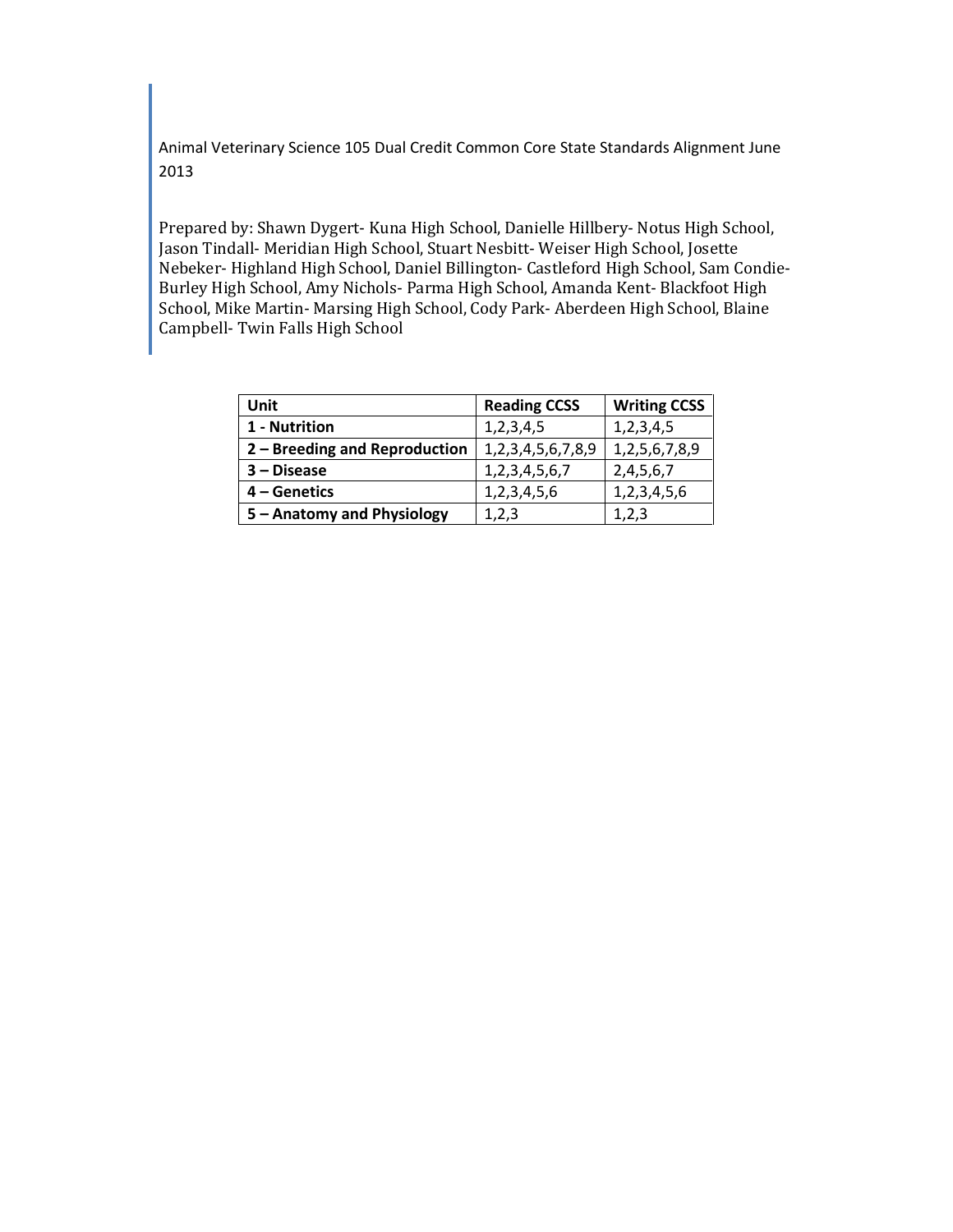## **Unit Name**: 1- Nutrition

### **Unit Objectives:**

- 1. Discuss livestock digestive systems
- 2. Factors affecting nutrient requirements of livestock
- 3. Describe the functions of essential nutrients
- 4. Discuss animal feed classifications and their uses
- 5. Calculate rations and feed needs

## **Preferred Common Core Standards for Instruction**

RST.11-12.2 - Determine the central ideas or conclusions of a text; summarize complex concepts, processes, or information presented in a text by paraphrasing them in simpler but still accurate terms (N2,3,4)

RST.11-12.3 – Follow precisely a complex multi-step procedure when carrying out experiments, taking measurements, or performing technical tasks; analyze the specific results based on explanations in the text. (N1,5)

RST.11-12.7 - Integrate and evaluate multiple sources of information presented in diverse formats and media (e.g., quantitative data, video, multimedia) in order to address a question or solve a problem. (N2,3,4)

WHST.11-12.2 Write informative/explanatory texts, including the narration of historical events, scientific procedures/ experiments, or technical processes. (N3 ,4)

WHST. 11-12.7 Conduct short as well as more sustained research projects to answer a question (including a self generated question) or solve a problem; narrow or broaden the inquiry when appropriate; synthesize multiple sources on the subject, demonstrating understanding of the subject under investigation. (N1,2,3,4)

WHST.11-12.8 Gather relevant information from multiple authoritative print and digital sources, using advanced searches effectively; assess the strengths and limitations of each source in terms of the specific task, purpose, and audience; integrate information into the text selectively to maintain the flow of ideas, avoiding plagiarism and overreliance on any one source and following a standard format for citation. (N,2,3,4)

WHST.11-12.9 Draw evidence from informational texts to support analysis, reflection, and research. (N1,2,3,4,5)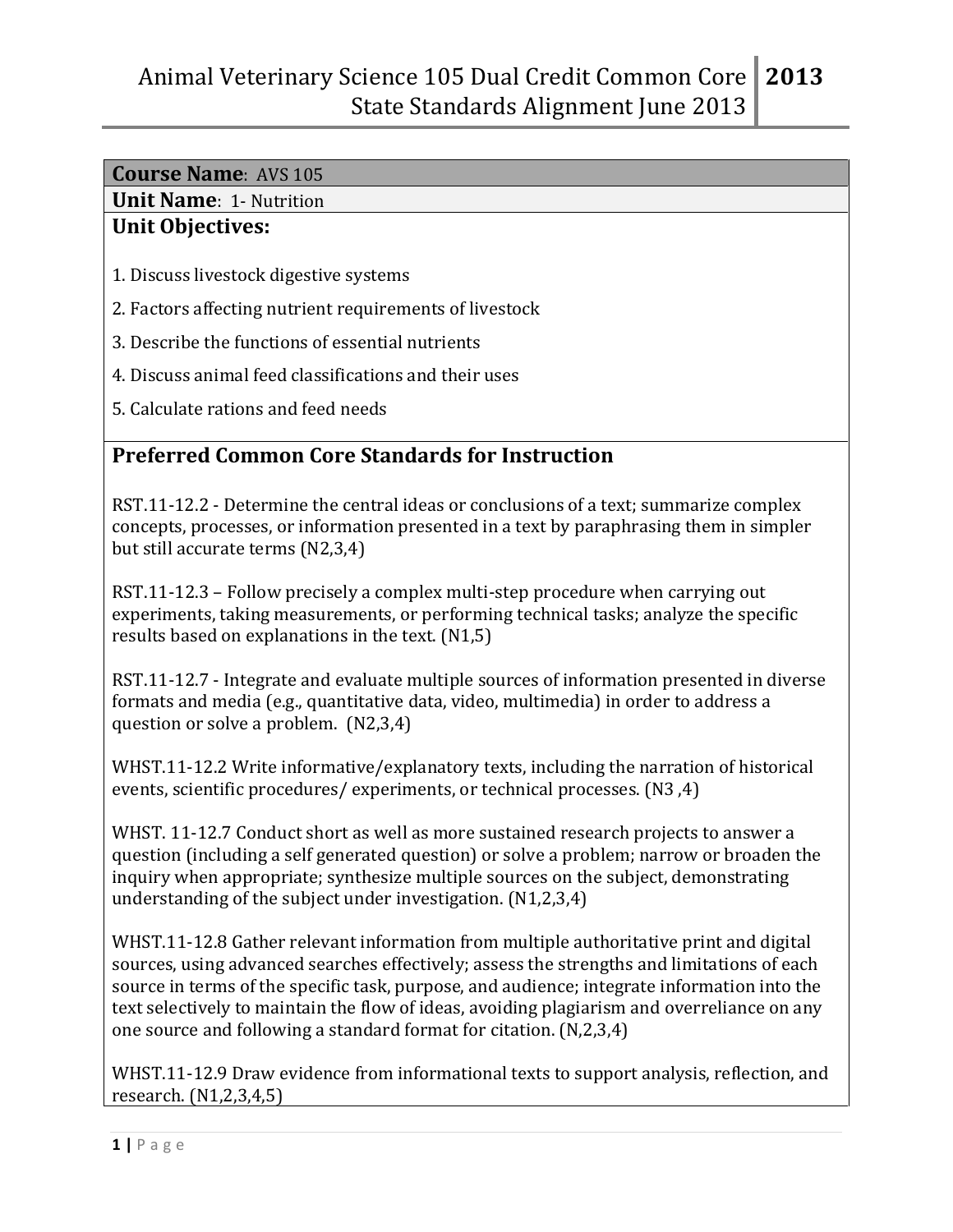**Unit Name**: 2 - Breeding and Reproduction

#### **Unit Objectives:**

- 1. Discuss types of mating systems and methods
- 2. Discuss breeding periods
- 3. List and discuss the major parts of the female reproduction tract
- 4. List and discuss the major parts of the male reproduction tract
- 5. Describe reproductive hormones
- 6. Recognize fertility problems
- 7. Explain gestation and parturition in the various livestock species
- 8. Discuss genetics and heritability in livestock
- 9. Discuss and demonstrate methods of artificial insemination and heat detection

## **Preferred Common Core Standards for Instruction**

RST 11-12.1 - Cite specific textual evidence to support analysis of science and technical texts, attending to important distinctions the author makes and to any gaps or inconsistencies in the account. (B1,2,7,8,9)

RST 11-12.2- Determine the central ideas or conclusions of a text; summarize complex concepts, processes, or information presented in a text by paraphrasing them in simpler but still accurate terms. (B1,2,3,4,5,7,8,9)

RST 11-12.3-Follow precisely a complex multistep procedure when carrying out experiments, taking measurements, or performing technical tasks; analyze the specific results based on explanations in the text. (B2,5,8,9)

RST 11-12.4- Determine the meaning of symbols, key terms, and other domain-specific words and phrases as they are used in a specific scientific or technical context relevant to *grades 11–12 (B1,2,3,4,5,6,7,8,9)*

*RST 11-12.7-* Integrate and evaluate multiple sources of information presented in diverse formats and media (e.g., quantitative data, video, multimedia) in order to address a question or solve a problem. (B 1,2,3,4,5,6,7,8,9)

RST 11-12.8- Evaluate the hypotheses, data, analysis, and conclusions in a science or technical text, verifying the data when possible and corroborating or challenging conclusions with other sources of information. (B 5,6,8,9)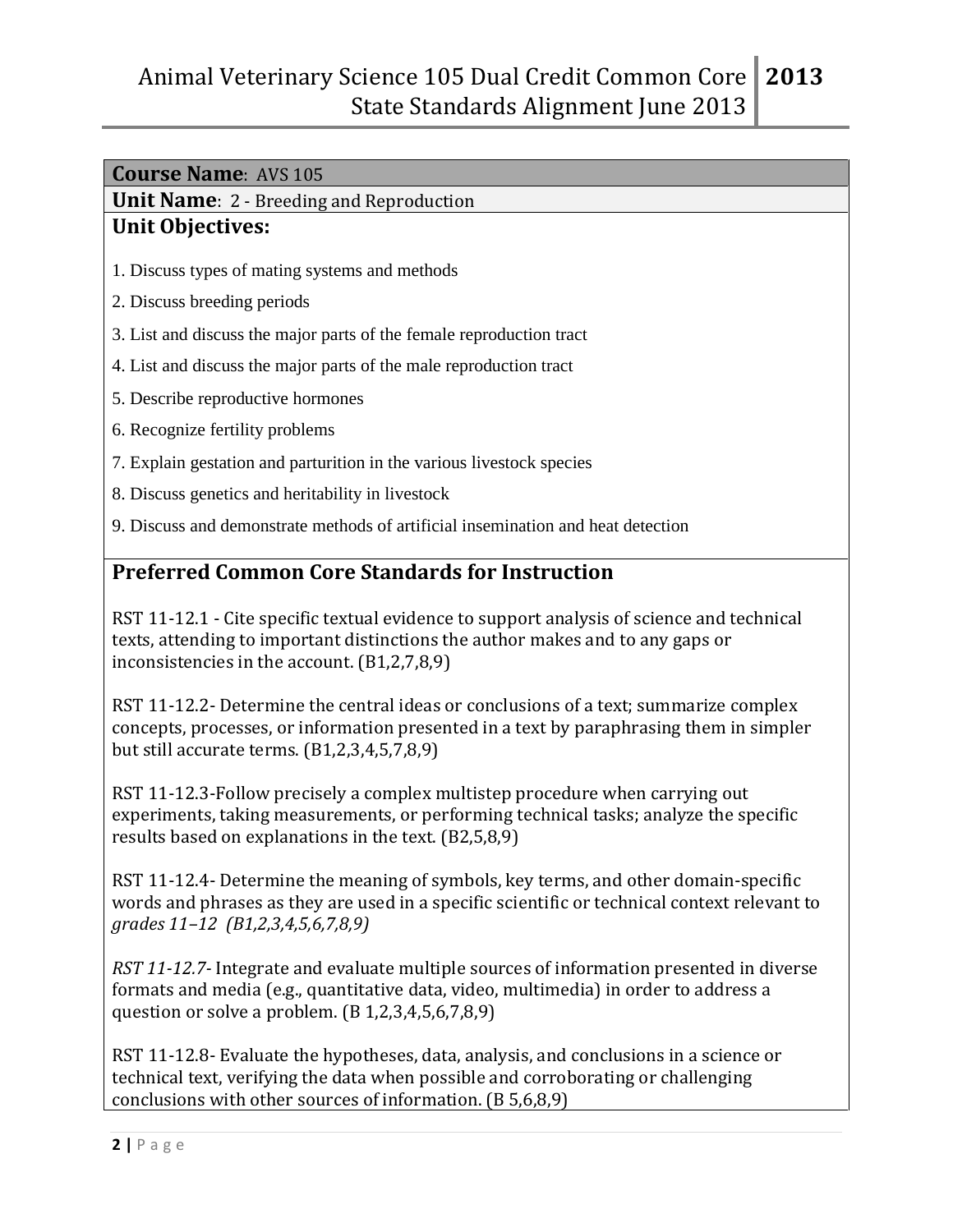RST 11-12.9- Synthesize information from a range of sources (e.g., texts, experiments, simulations) into a coherent understanding of a process, phenomenon, or concept, resolving conflicting information when possible. (B 1,2,6,8,9)

RST 11-12.10- By the end of grade 12, read and comprehend science/technical texts in the grades 11–CCR text complexity band independently and proficiently. (B 1,2,3,4,5,6,7,8,9)

WHST 11-12.1- Write arguments focused on *discipline-specific content.(B 7)*

*WHST 11-12.2-* Write informative/explanatory texts, including the narration of historical events, scientific procedures/ experiments, or technical processes. (B 1,2,5,7,8,9)

WHST 11-12.4- Produce clear and coherent writing in which the development, organization, and style are appropriate to task, purpose, and audience. (B 7,9)

WHST 11-12.7-Conduct short as well as more sustained research projects to answer a question (including a self-generated question) or solve a problem; narrow or broaden the inquiry when appropriate; synthesize multiple sources on the subject, demonstrating understanding of the subject under investigation. (B7,8,9)

WHST 11-12.9- Draw evidence from informational texts to support analysis, reflection, and research. (B 5,6,8,9)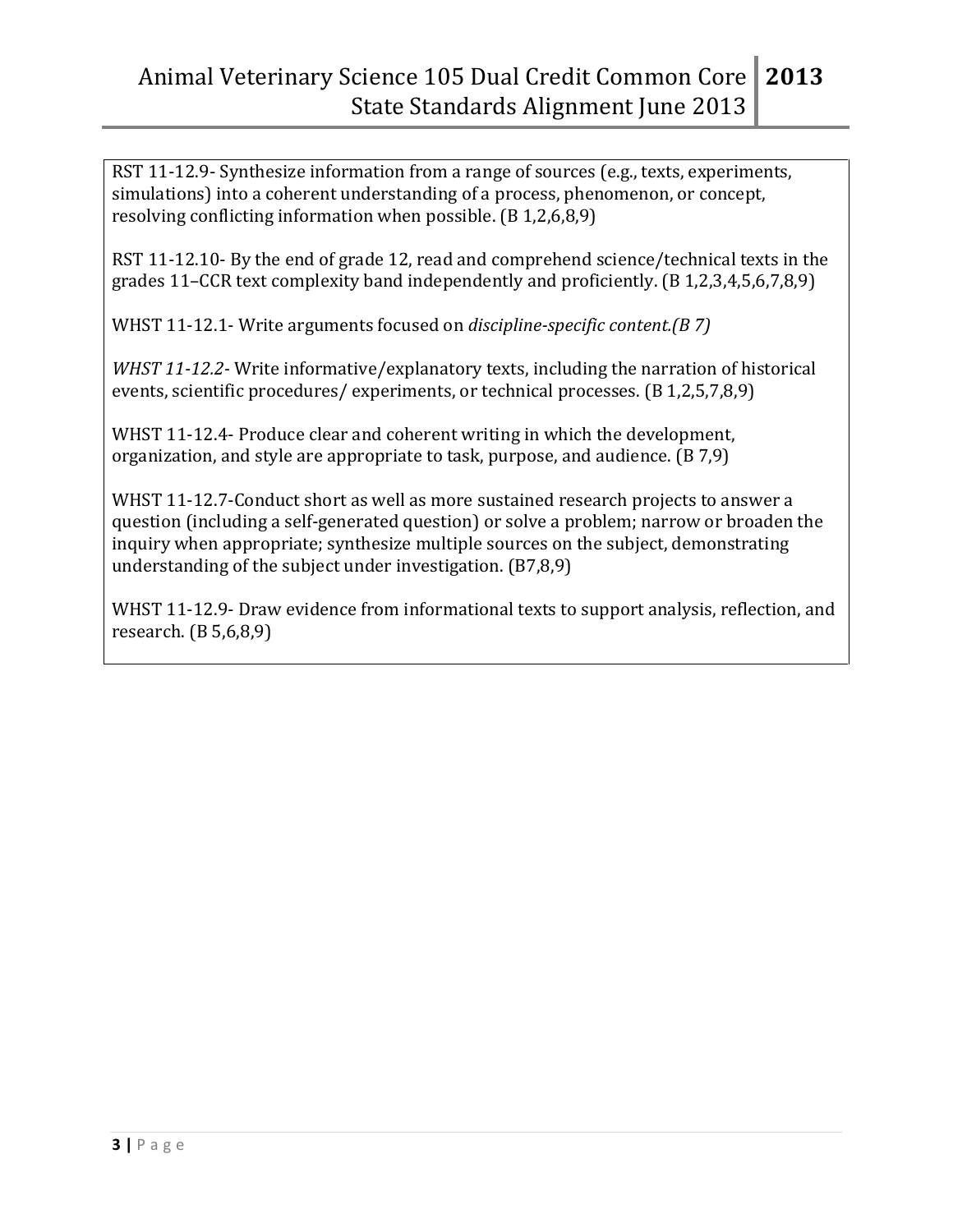## **Unit Name**: 3 - Disease

#### **Unit Objectives:**

- 1. Discuss the causes of disease
- 2. Describe the immune system
- 3. Identify signs of disease and illness
- 4. Discuss disease prevention
- 5. Describe procedures for controlling parasites
- 6. Poisonous plants and other toxic agents
- 7. List various health regulations and agencies

### **Preferred Common Core Standards for Instruction**

RST 11-12.2 Develop the topic thoroughly by selecting the most significant and relevant facts, extended definitions, concrete details, quotations, or other information and examples appropriate to the audience's knowledge of the topic. (D1,2,4,5).

RST 11-12.2 Determine the central ideas or conclusions of a text; summarize complex concepts, processes, or information presented in a text by paraphrasing them in simpler but still accurate terms. (D2,4,5)

RST 11-12.3 Follow precisely a complex multistep procedure when carrying out experiments, taking measurements, or performing technical tasks; analyze the specific results based on explanations in the text. (D2,3,4,5,6)

RST 11-12.5 Determine the meaning of symbols, key terms, and other domain-specific words and phrases as they are used in a specific scientific or technical context relevant to *grades 11–12 texts and topics*. (D2,4,6,7)

RST 11-12.9 Synthesize information from a range of sources (e.g., texts, experiments, simulations) into a coherent understanding of a process, phenomenon, or concept, resolving conflicting information when possible. (D2,4,7)

WHST 11-12.2 Write informative/explanatory texts, including the narration of historical events, scientific procedures/ experiments, or technical processes (D 2,4,7).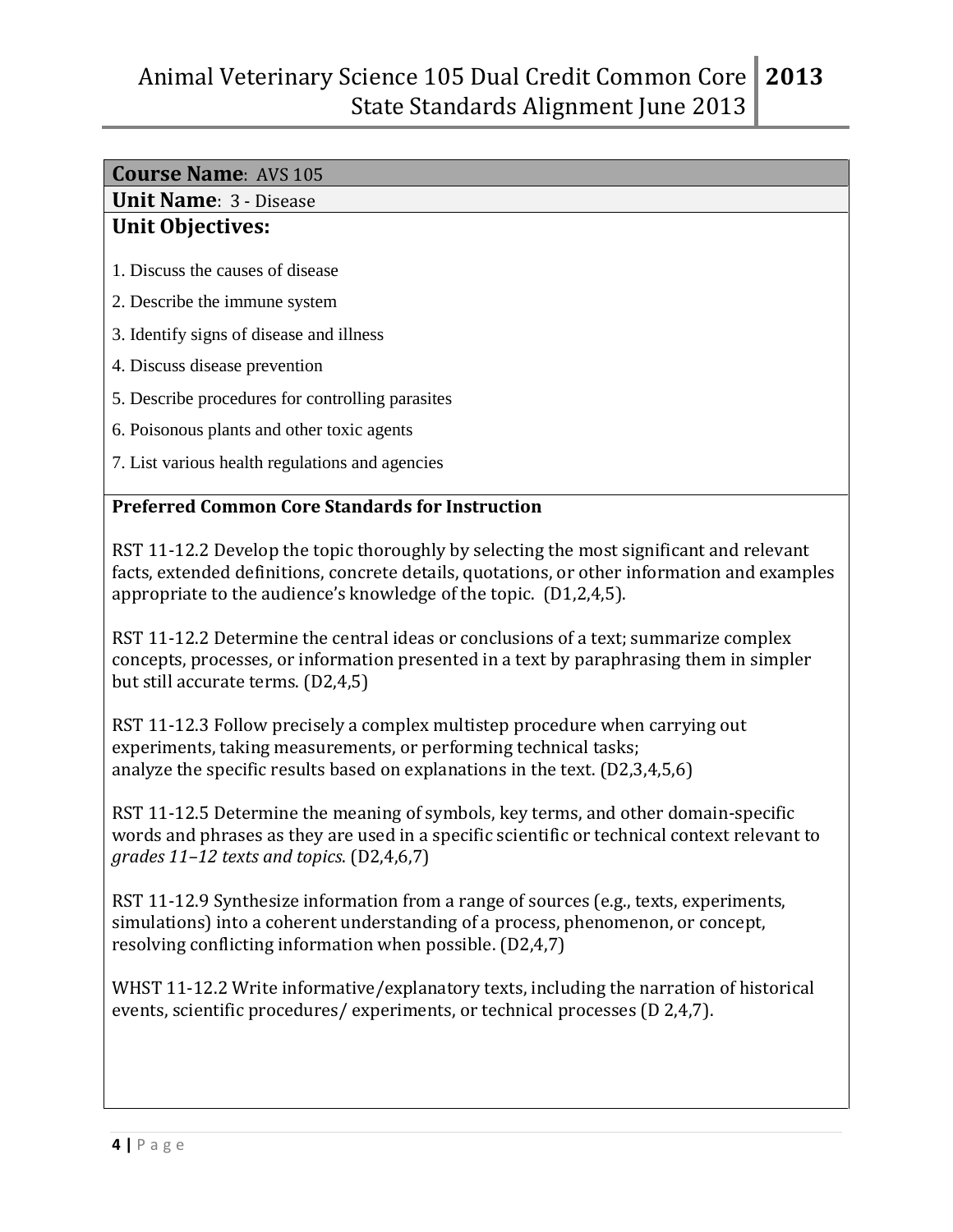WHST 11-12.7. Conduct short as well as more sustained research projects to answer a question (including a self-generated question) or solve a problem; narrow or broaden the inquiry when appropriate; synthesize multiple sources on the subject, demonstrating understanding of the subject under investigation. (D6)

WHST 11-12.8 Gather relevant information from multiple authoritative print and digital sources, using advanced searches effectively; assess the strengths and limitations of each source in terms of the specific task, purpose, and audience; integrate information into the text selectively to maintain the flow of ideas, avoiding plagiarism and overreliance on any one source and following a standard format for citation. (D5,6)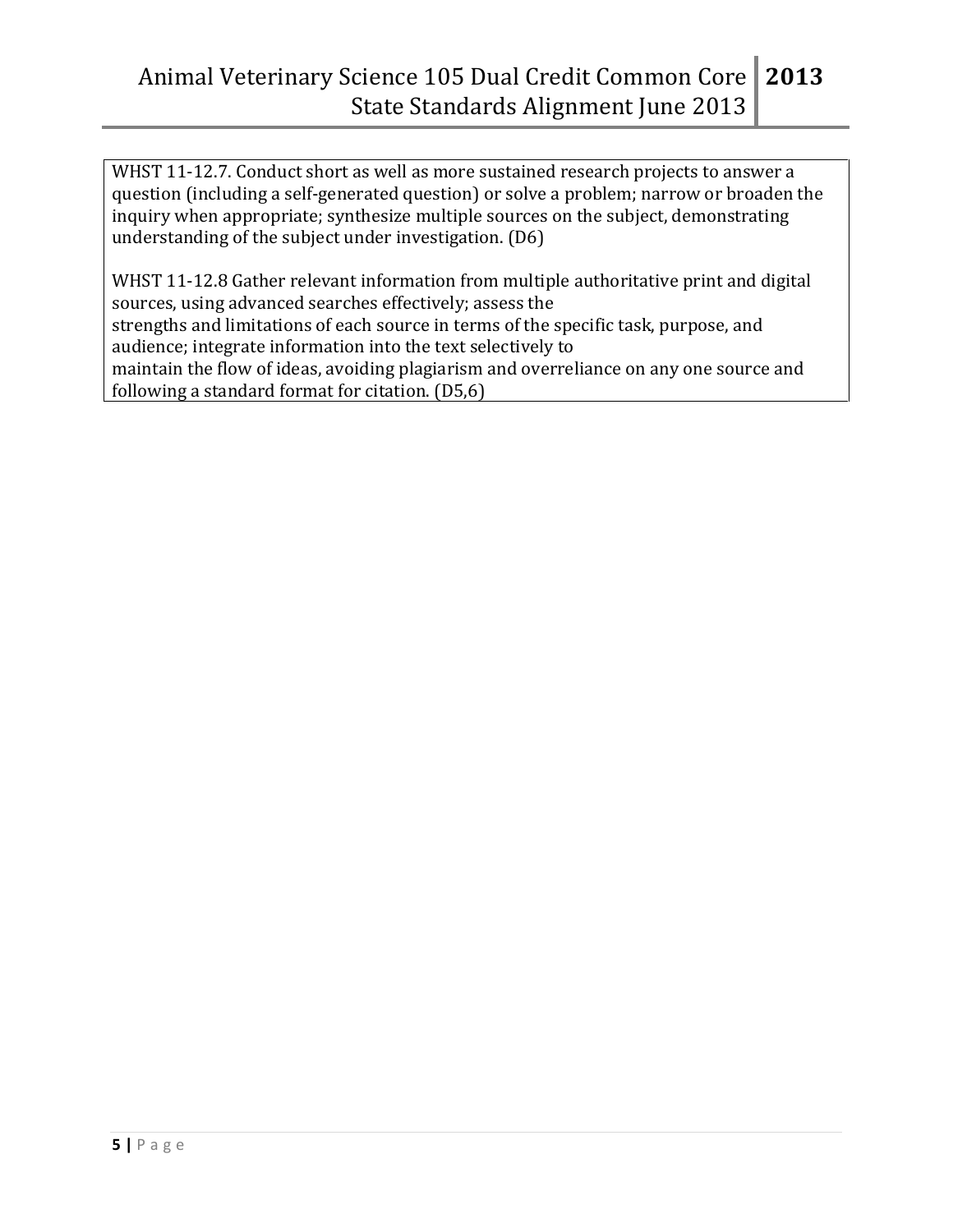### **Unit Name**: 4 - Genetics

#### **Unit Objectives:**

- 1. Demonstrate phenotypic and genotypic selection of breeding and market livestock
- 2. Be able to recognize different types of production records
- 3. List the types of livestock and correct number of chromosomes
- 4. Describe how genetic make-up is determined
- 5. Distinguish between simple and multiple gene inheritance
- 6. Distinguish between dominant, recessive, and incomplete dominant genes

# **Preferred Common Core Standards for Instruction**

RST.11-12.1 - Cite specific textual evidence to support analysis of science and technical texts, attending to important distinctions the author makes and to any gaps or inconsistencies in the account. (G3,4,5,6)

RST.11-12.2 - Determine the central ideas or conclusions of a text; summarize complex concepts, processes, or information presented in a text by paraphrasing them in simpler but still accurate terms. (G1,4,5,6)

RST.11-12.3 – Follow precisely a complex multi-step procedure when carrying out experiments, taking measurements, or performing technical tasks; analyze the specific results based on explanations in the text. (G1,2,4,6)

RST.11-12.4 - Determine the meaning of symbols, key terms, and other domain-specific words and phrases as they are used in a specific scientific or technical context relevant to grades 11–12 texts and topics. (G1,2,5,6)

RST.11-12.8 - Evaluate the hypotheses, data, analysis, and conclusions in a science or technical text, verifying the data when possible and corroborating or challenging conclusions with other sources of information. (G1,5,6)

WHST.11-12.2 - Write informative/explanatory texts, including the narration of historical events, scientific procedures/ experiments, or technical processes. (G3,4)

WHST.11-12.4 - Produce clear and coherent writing in which the development, organization, and style are appropriate to task, purpose, and audience. (G1,4,5,6)

WHST.11-12.7 -Conduct short as well as more sustained research projects to answer a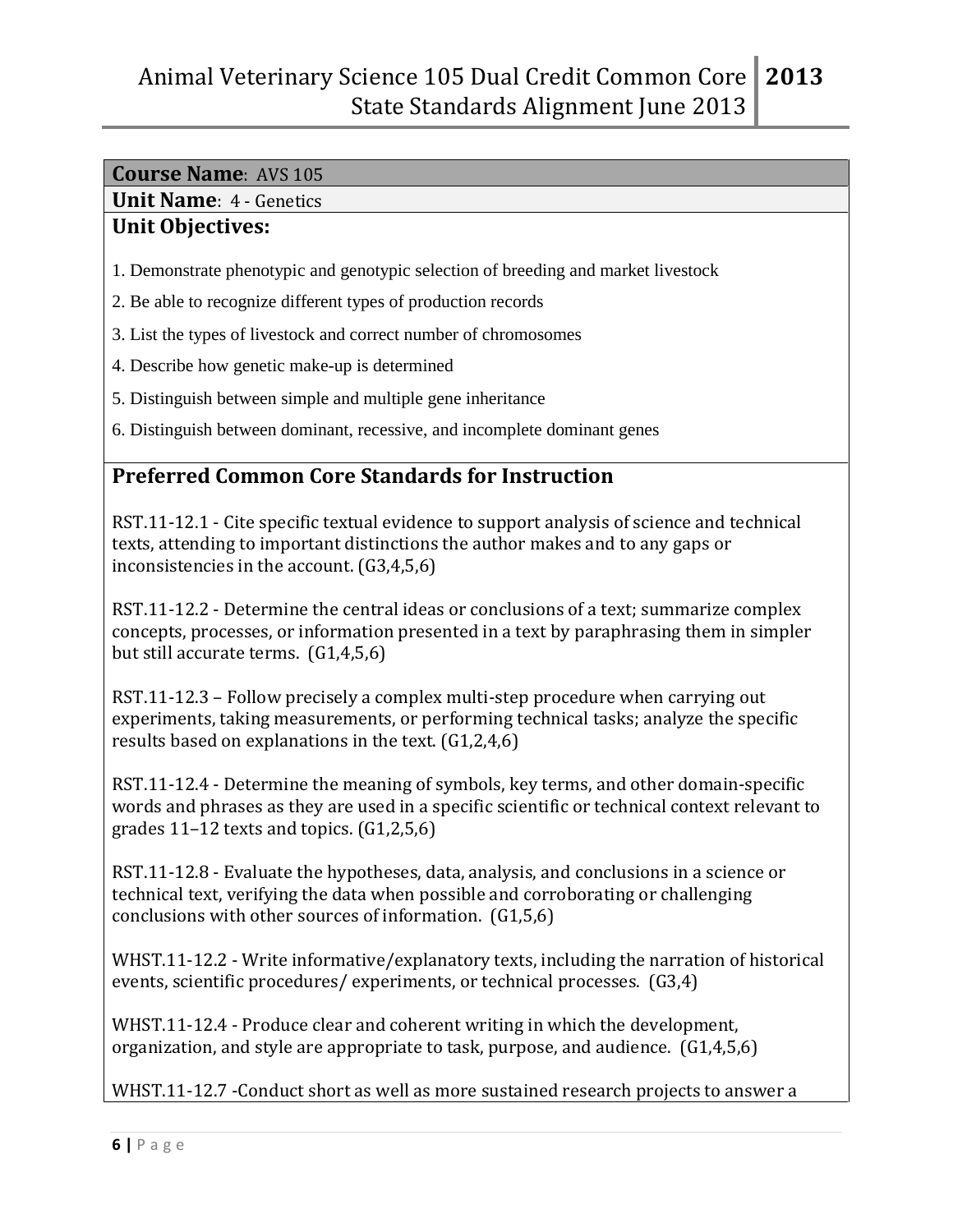question (including a self-generated question) or solve a problem; narrow or broaden the inquiry when appropriate; synthesize multiple sources on the subject, demonstrating understanding of the subject under investigation. (G1,2,3,4)

WHST.11-12.8 - Gather relevant information from multiple authoritative print and digital sources, using advanced searches effectively; assess the strengths and limitations of each source in terms of the specific task, purpose, and audience; integrate information into the text selectively to maintain the flow of ideas, avoiding plagiarism and overreliance on any one source and following a standard format for citation. (G1,2,34,5,6)